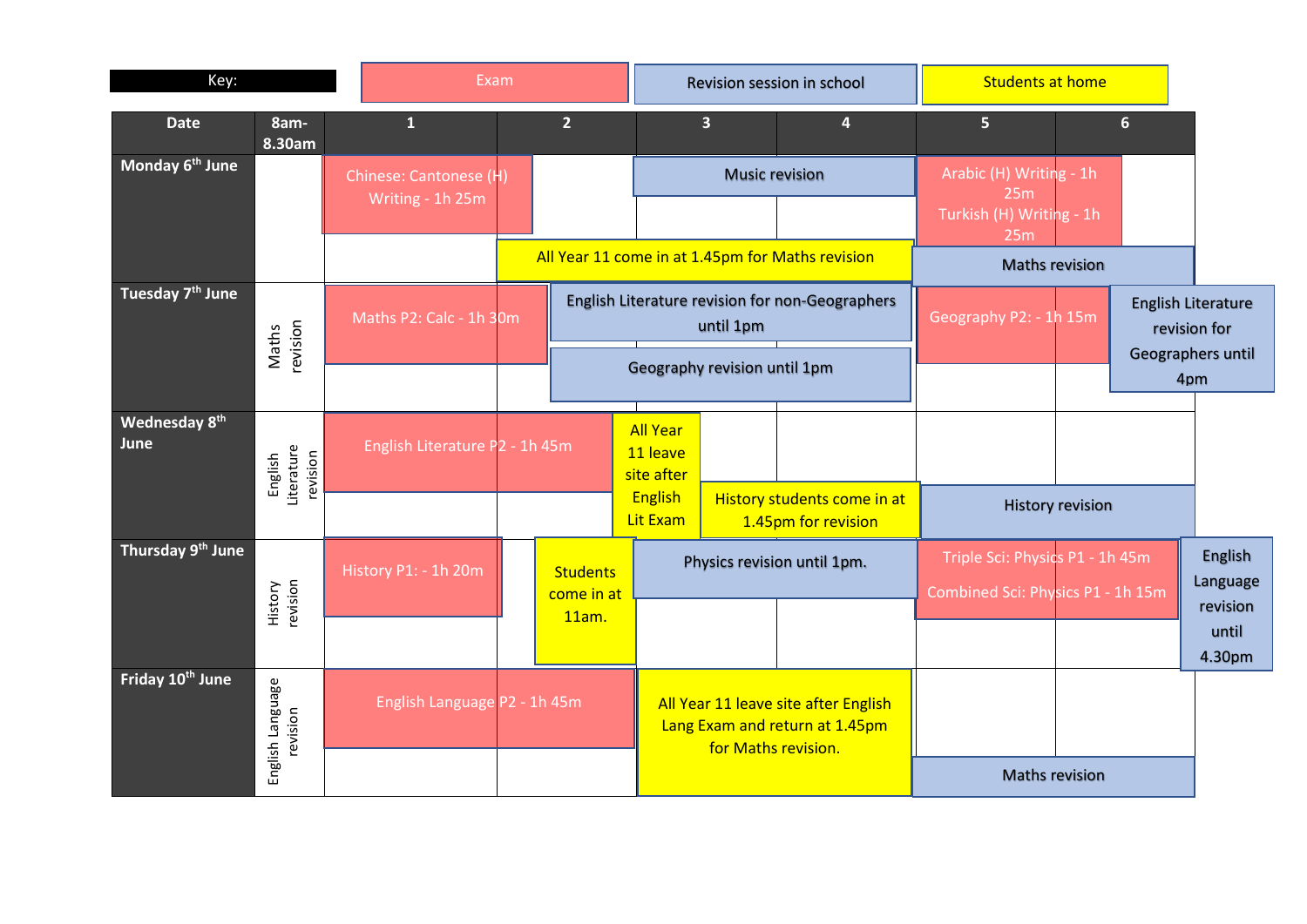| Date                         | 8am-<br>8.30am        | $\mathbf{1}$                                                                   |                | $\overline{2}$                                                                                 | $\overline{3}$                                                                                            | $\overline{4}$                               | 5                                                         |                         | $6 \overline{6}$ |                                                                   |
|------------------------------|-----------------------|--------------------------------------------------------------------------------|----------------|------------------------------------------------------------------------------------------------|-----------------------------------------------------------------------------------------------------------|----------------------------------------------|-----------------------------------------------------------|-------------------------|------------------|-------------------------------------------------------------------|
| Monday 13th<br>June          | revision<br>Maths     | Maths P3: Calc $-$ 1h 30m                                                      |                | Year 11 go off site<br>after Maths and<br>return at 1.45pm<br>for Geography<br>revision. Music |                                                                                                           | <b>Music revision</b>                        | Greek (H) Writing                                         | $-1h25m$                |                  |                                                                   |
|                              |                       |                                                                                |                | students return at<br>11am                                                                     |                                                                                                           |                                              | Geography revision                                        |                         |                  |                                                                   |
| Tuesday 14th<br>June         | Geography<br>revision | Geography P3 - 1hr                                                             |                | Year 11 go off site<br>after Geography and<br>return at 1.45pm for<br><b>Biology revision.</b> | Media Studies revision until 1pm.                                                                         |                                              | Media Studies P2 - 1h 15m<br>Italian (H) Writing - 1h 20m |                         |                  | <b>Biology revision for</b><br><b>Media students</b><br>until 4pm |
|                              |                       |                                                                                |                | <b>Media Studies</b><br>students return at<br>11am                                             |                                                                                                           |                                              | Biology revision.                                         |                         |                  |                                                                   |
| Wednesday 15th<br>June       | revision<br>Biology   | Triple Sci: Biology P2 - 1h 45m<br><b>Combined Sci: Biology P2 - 1h</b><br>15m |                |                                                                                                | Year 11 go off site after Biology.<br>History students return at 1.45pm                                   | Russian (H) Listening - 45m & Read<br>1h 05m |                                                           |                         |                  |                                                                   |
|                              |                       |                                                                                |                |                                                                                                |                                                                                                           |                                              |                                                           | <b>History revision</b> |                  |                                                                   |
| Thursday 16th<br>June        |                       | History P2: - 55m                                                              |                |                                                                                                | Year 11 go off site after History.<br>Spanish students return at 1.45pm<br>Food students return at 1.45pm |                                              |                                                           |                         |                  |                                                                   |
|                              | revision<br>History   |                                                                                |                |                                                                                                |                                                                                                           |                                              | Spanish revision                                          |                         |                  |                                                                   |
|                              |                       |                                                                                |                |                                                                                                |                                                                                                           |                                              | <b>Food revision</b>                                      |                         |                  |                                                                   |
| Friday 17 <sup>th</sup> June | revision<br>Spanish   | Spanish (F/H) Writing<br>15m/1h 20m                                            | 1 <sub>h</sub> |                                                                                                |                                                                                                           |                                              | Polish (H) Listening - 45m & Read - 1hr                   |                         |                  |                                                                   |
|                              |                       | Year 11 stay at home and come in for Chemistry revision for 1.45pm (unless     |                | taking Spanish/Polish)                                                                         |                                                                                                           | Chemistry revision                           |                                                           |                         |                  |                                                                   |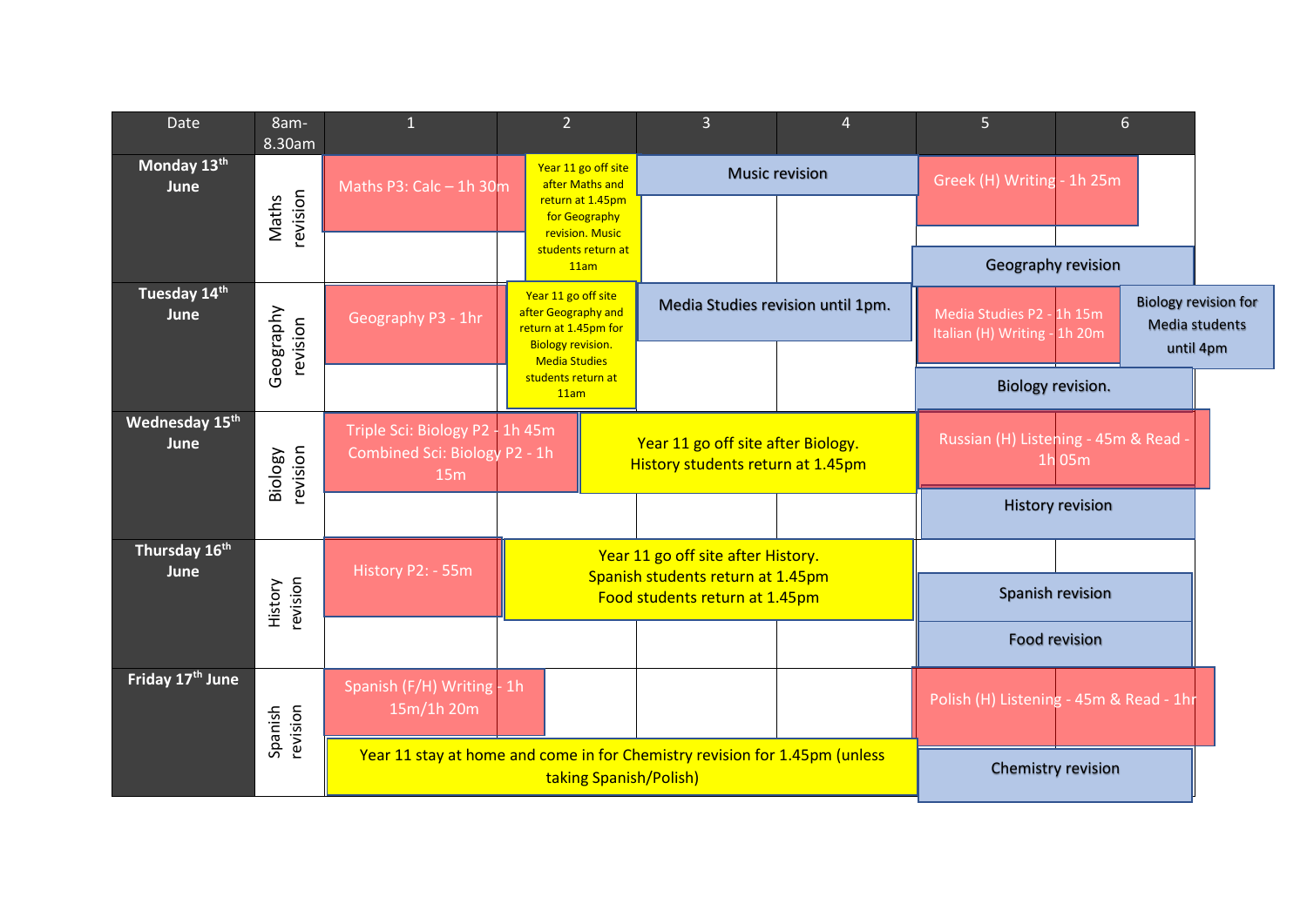| <b>Date</b>                     | 8am-<br>8.30am        | $\overline{\mathbf{1}}$                                                         | $\overline{2}$ | $\overline{\mathbf{3}}$                                               | 4                                                                                           | $\overline{5}$                                       | $6\phantom{1}$          |  |
|---------------------------------|-----------------------|---------------------------------------------------------------------------------|----------------|-----------------------------------------------------------------------|---------------------------------------------------------------------------------------------|------------------------------------------------------|-------------------------|--|
| Monday 20 <sup>th</sup><br>June | Chemistry<br>revision | Triple Sci: Chemistry P2 - 1h 45m<br>Combined Sci: Chemistry P2 - 1h 15m        |                |                                                                       | Non Food students leave site after<br>Chemistry exam. History students<br>return at 1.45pm. | Food Preparation & Nutrition - 1h<br>30 <sub>m</sub> |                         |  |
|                                 |                       |                                                                                 |                |                                                                       | Food Preparation & Nutrition revision<br>until 1pm                                          |                                                      | <b>History revision</b> |  |
| Tuesday 21st June               | History<br>revision   | History P3 - 55m                                                                |                | Year 11 go off site after History.<br>Music students return at 1.45pm |                                                                                             |                                                      |                         |  |
|                                 |                       |                                                                                 |                |                                                                       |                                                                                             | <b>Music revision</b>                                |                         |  |
| Wednesday 22nd<br>June          | Music<br>revision     | Music - 1h 45m                                                                  |                |                                                                       |                                                                                             |                                                      |                         |  |
|                                 |                       | Year 11 stay at home and come in for Physics revision for 1.45pm (unless taking | Music)         |                                                                       |                                                                                             | Physics revision                                     |                         |  |
| Thursday 23rd<br>June           | Physics<br>revision   | Triple Sci: Physics P2 - 1h 45m<br>Combined Sci: Physics P2 - 1h 15m            |                | All Year 11<br>leave site<br>after<br><b>Physics</b><br>Exam          |                                                                                             |                                                      |                         |  |
| Friday 24 <sup>th</sup> June    |                       |                                                                                 |                |                                                                       |                                                                                             |                                                      |                         |  |
|                                 |                       |                                                                                 |                |                                                                       |                                                                                             |                                                      |                         |  |
|                                 |                       |                                                                                 |                |                                                                       |                                                                                             |                                                      |                         |  |